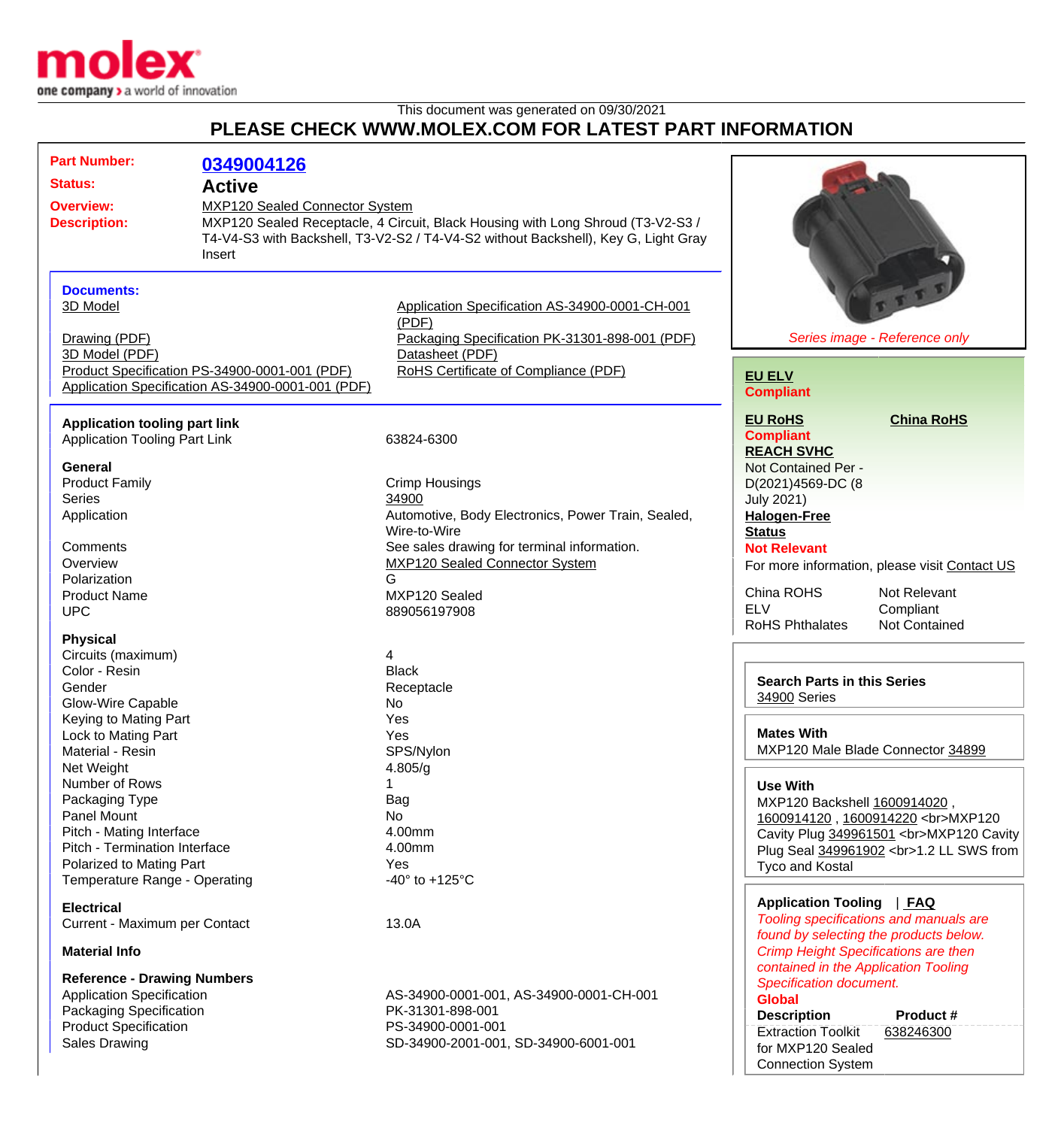This document was generated on 09/30/2021 **PLEASE CHECK WWW.MOLEX.COM FOR LATEST PART INFORMATION**